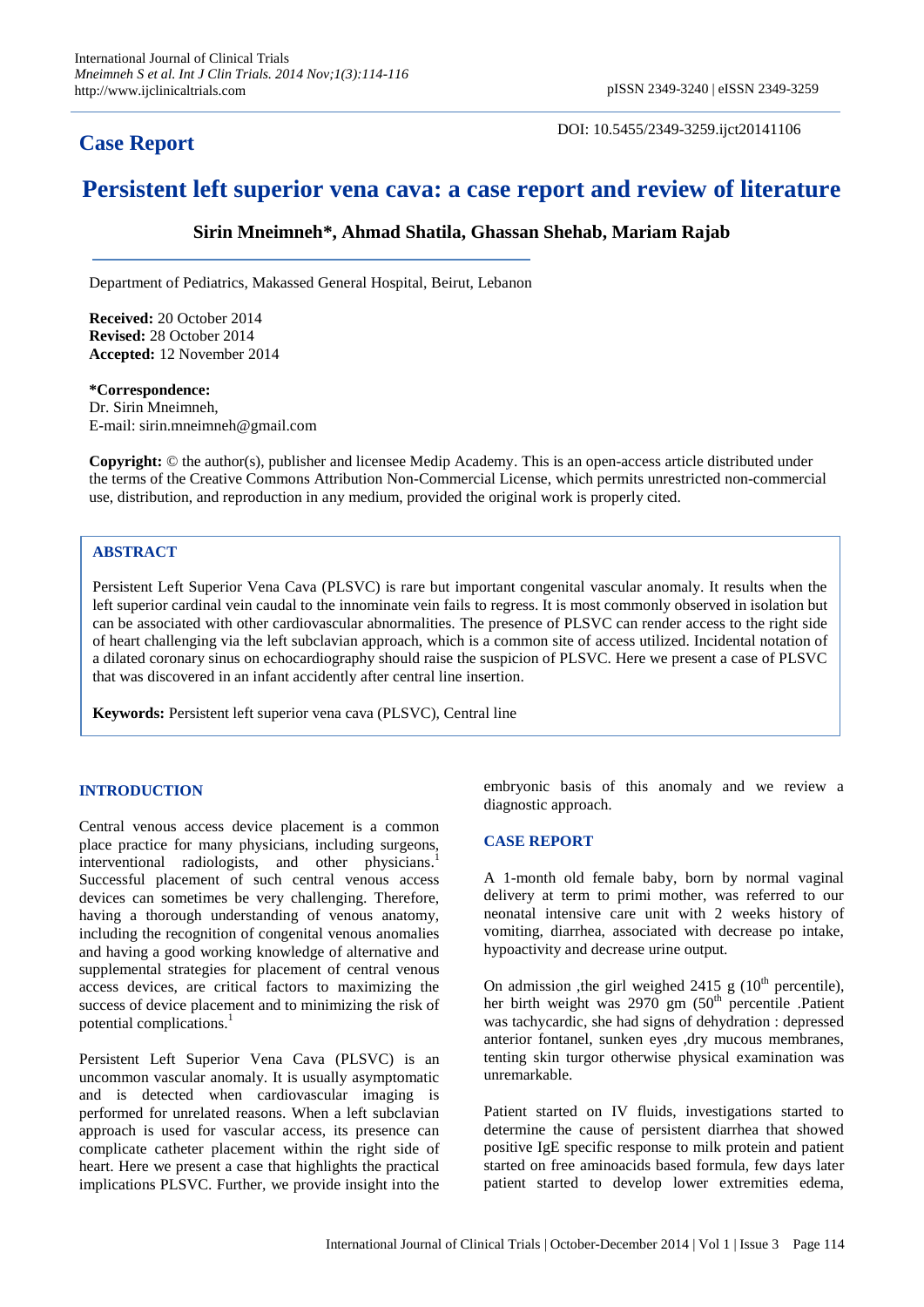albumin at that time was 1.96 mg/dl (was 2.8 mg/dl upon admission)

Decision was taken to insert a central line through left internal jugular vein to start total parentral nutrition.

On routine post-procedural X-ray, an unusual course of the catheter was identified (Figure 1).



**Figure 1: On routine post-procedural X-ray, an unusual course of the catheter was identified.** 

Persistent left superior vena cava was suspected, and a follow-up echocardiogram showed an abnormal position of the catheter into the coronary sinus through the left superior vena cava, with no associated structural heart anomalies.

#### **DISCUSSION**

A persistent left superior vena cava is seen in 0.3%-0.5% of the normal population<sup>2,3</sup> and 4.5% in individuals with congenital heart disease. 4

#### *Development of persistent LSVC*

The major venous system of the embryo is composed of two pairs of cardinal veins; the anterior cardinal veins, which drain cranial parts and the posterior cardinal veins, which drain caudal parts. Both pairs of cardinal veins drain into the embryonic heart via the right and left common cardinal veins. During the 8th week of gestation the innominate vein connects the left and right anterior cardinal veins. The cephalic portions of the anterior cardinal veins form the internal jugular veins while the caudal portions of the right anterior and a part of the corresponding common cardinal vein form the normal right-sided superior vena cava. The left anterior cardinal vein, caudal to the innominate vein, obliterates to form "the ligament of Marshall", which was described in 1850 as a "vestigial fold of pericardium". <sup>5</sup> The left common cardinal vein normally persists as coronary sinus and oblique vein. The LSVC is a congenital malformation and represents the persistence of the left anterior cardinal vein<sup>6</sup> that continues into the left sinus horn (left duct of Cuvier) during the early developmental period. Figure 2 is a schematic representation of the developmental anatomy of the heart.



**Figure 2: Developmental anatomy of the persistent left superior vena cava as viewed from the posterior aspect of the heart. A: Pairs of anterior and posterior cardinal veins draining into the embryonic heart via the right and left common cardinal veins. B: Development of bridging innominate vein connecting left and right anterior cardinal veins during 8th week of gestation. C: Regression of the right-sided superior vena cava with persistence of left-sided superior vena cava as a single superior vena cava that drains the cephalic portion of the body including upper extremities. D: Right-sided superior vena cava connected with the persistent left superior vena cava via innominate vein in the post-natal heart. Abbreviations: CS: coronary sinus, LACV: left anterior cardinal vein, LCCV: left common cardinal vein, LPCV: left posterior cardinal vein, LSVC: left superior vena cava, RACV: right anterior cardinal vein, RCCV: right common cardinal vein, RPCV: right posterior cardinal vein, RSVC: right superior vena cava.**

In the most common form of PLSVC, both the left and right SVCs are present. A bridging innominate vein may or may not be present. Less frequently, the caudal right superior cardinal vein regresses resulting in absent right SVC with PLSVC (isolated PLSVC), with a reported incidence of 0.1%.